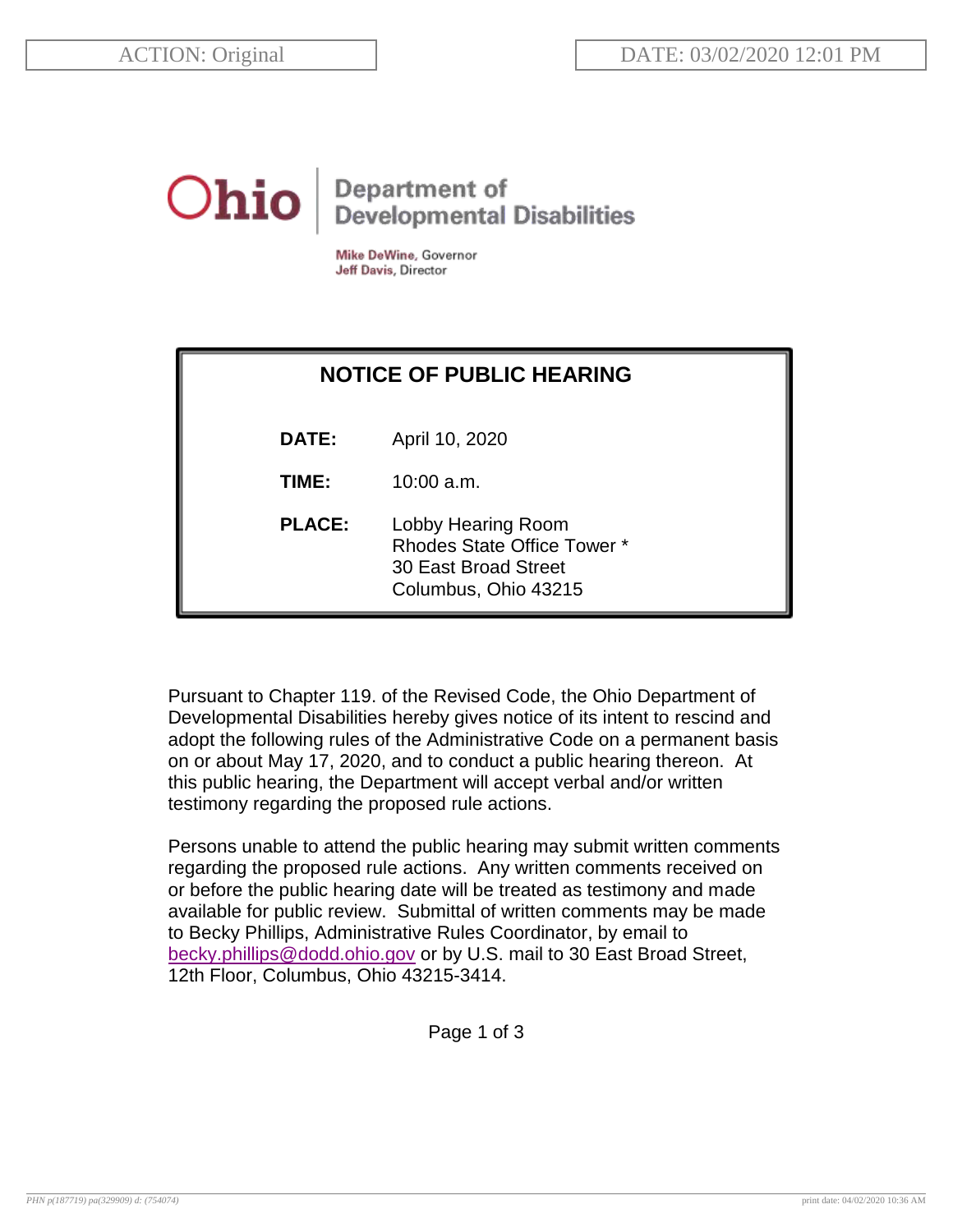The Department is rescinding rule 5123:1-5-01 (Trusts for Supplemental Services) and adopting a replacement rule of the same title numbered 5123-13-01. The rule defines supplemental services that may be provided through a trust and establishes standards for the maintenance and distribution to a beneficiary of assets of a trust authorized by section 5815.28 of the Revised Code. Based on the required five-year review of the rule, the Department is extending the period of time permitted for county boards of developmental disabilities to expend trust funds received in accordance with the rule from 12 to 24 months and clarifying related reporting requirements.

The Department is rescinding rule 5123:1-8-01 (Conducting Meetings of the Ohio Developmental Disabilities Council Via Interactive Videoconference or Teleconference) and adopting a replacement rule of the same title numbered 5123-12-01. The rule authorizes members of the Ohio Developmental Disabilities Council to participate in Council meetings via interactive videoconference or teleconference; establishes requirements for conducting Council meetings via interactive videoconference or teleconference; and establishes a policy regarding the distribution and circulation of meeting-related documents to Council members, the public, and the media. Based on the required five-year review of the rule, the Department is adding another potential method (i.e., electronic file sharing) for providing meeting-related documents to members of Council.

The Department is rescinding rule 5123:2-1-11 (Service and Support Administration) and adopting a replacement rule of the same title numbered 5123-4-02. The rule defines the responsibilities of a county board of developmental disabilities for service and support administration and establishes a process for individuals who receive service and support administration to have an identified Service and Support Administrator. In July 2019, the Department convened the Individual Service Plan (ISP) Workgroup to develop and implement a single assessment and ISP template to be used for all people receiving developmental disabilities services in Ohio. The Workgroup includes people who receive services, family members, providers of services, and staff of county boards of developmental